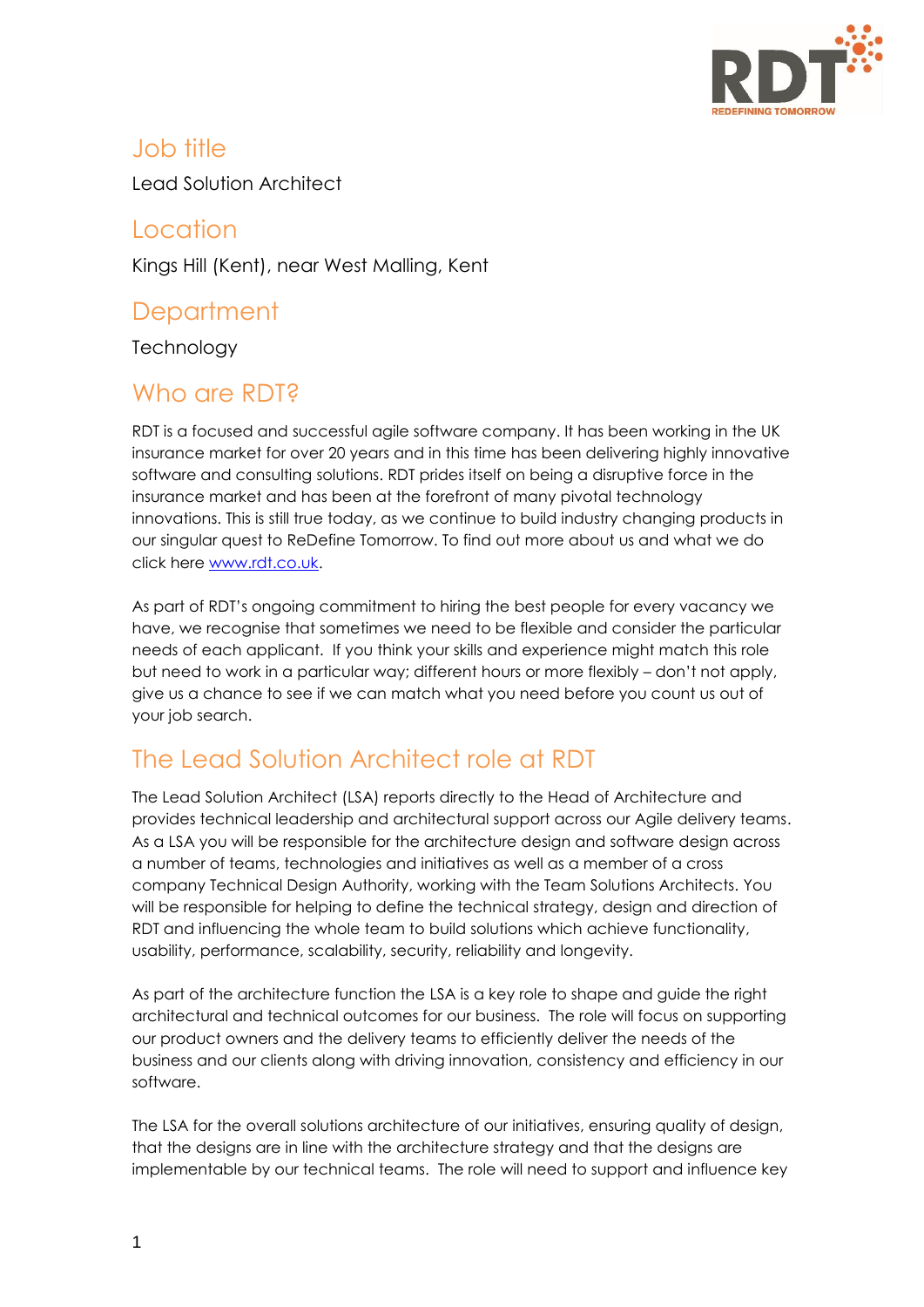

stakeholders, such as product owners, developers and engineering to ensure our product and architecture strategies are understood, supported and ultimately delivered.

Typically, the LSA will have worked in a number of challenging design roles and on challenging delivery projects both large and small. They will also have a broad range of architecture skills covering various architecture domains, methodologies and processes. The ideal candidate will retain an understanding of the technology and be able to communicate to engineering and development teams clearly how the architecture goals can be achieved. The candidate will be able to encourage and solicit the technical skills of our teams, guiding and encouraging them to develop and deliver the approved designs.

## What you'll be doing

- Leading project companywide architecture on various levels from high level outlined architecture to detailed architecture and in some cases high and detailed level design.
- Hands-on involvement in all phases of project delivery providing architectural input across RDT teams.
- Responsibility for the documentation and other architectural deliverables, supporting the Product Owners and Business Analysts in the production of Use Cases and Use Case model, supporting Data Architecture designs in the production of agreed deliverables.
- Responsible for consistent Software design and implementation across RDT teams leading the agreement of standards via the Software and Architecture Design forums.
- Liaising with stakeholders; Product Owners, Business Analysts, Q&A, Engineering, Release, Support, Development and Account Management as well as client representatives at all levels; providing architectural steer, clarity of architecture and design strategy and encouraging best practice.
- Solution governance and quality assurance.
- Review and quality assurance of the artefacts created by our teams to ensure the quality of delivered solution to fulfil business requirements and adhere to strategic vision.
- Sharing experiences and learning points gained whilst working in assigned projects with the other members of technology community.
- Collaborating with other elements within the technology department and with all other RDT functions, with the objective of delivering successful and predictable outcomes for projects they are assigned to.
- Providing solutions for a wide range of technologies.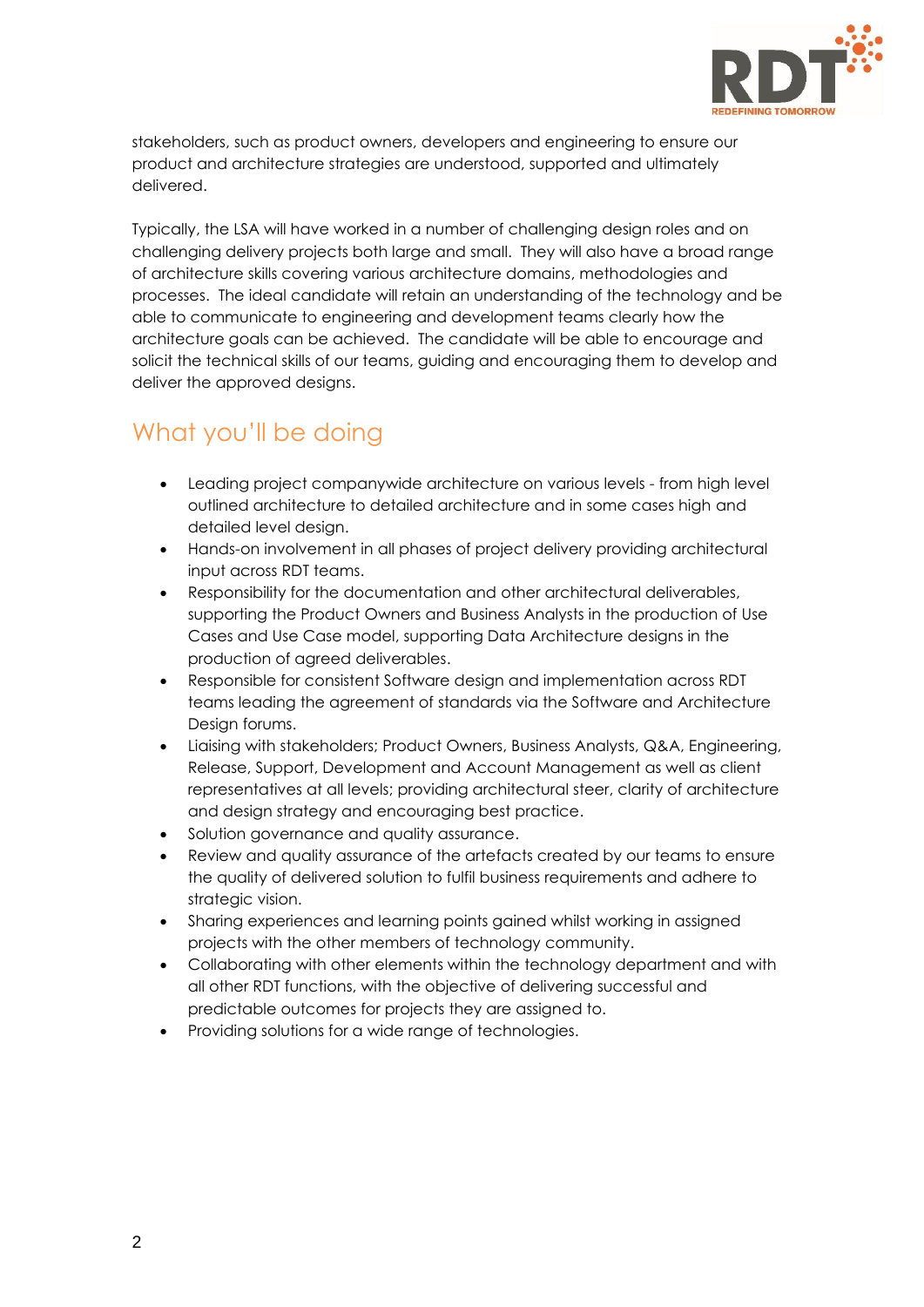

## What we expect from you

#### **Minimum**

- 5+ years of experience working as a solution architect.
- A degree, similar level qualification or qualified by experience.
- Experience of complex multi-system solution development projects with multidimensioned process and data requirements.
- Hands-on experience of working through the end to end project lifecycle.
- Strong communication and influencing skills.
- Good overall knowledge of a broad range of technology and technology trends.
- Excellent verbal, written and design communication skills.

#### **Essential**

#### **Technical**

- Technical background and ability to conceptualise technology into a design, in some cases without having had direct hands-on technical experience of the technology.
- A deep and up-to-date understanding of best practice application / solution architectures.
- Past experience of designing systems or components, which are scalable, reusable, sellable and profitable.
- Relevant solution architecture skills (i.e. Process, Data, Application, and Infrastructure), and a good understanding of architectural concepts, methodologies and mapping approaches.
- Experience in complex and significant Microsoft technology designs, including but not limited to .NET and related frameworks.
- High-level data modelling understanding and experience.
- A deep and up-to-date working understanding of SOA solutions.
- A solid and accomplished software engineer.
- A keen advocate of quality and continual improvement; an agent of change.
- Expert and broad base of knowledge in most of the following:
	- Windows, PC, and platform operating systems, including Windows Server 2019, Windows Server 2022, Windows 10, Windows 11, Microsoft SQL Server.
	- Internet protocols, standards and patterns such as TCP, HTTP, html/xml SOAP, Rest, SSL, Json.
	- Messaging technologies, protocols and patterns such as EDI, Azure ServiceBus, AMQP, SMTP.
	- Cloud-native Azure technologies such as Azure App Service, Azure Functions, Azure SQL, Azure Cosmos DB, Azure Blob Storage.
	- Expert knowledge of programming languages, including C#, VB.NET, CSS 3, HTML 4 and 5, JavaScript, AngularJS, Bootstrap, Typescript.
	- Experience with the Microsoft Application stack and development tools including, Visual Studio, ReSharper, Fiddler.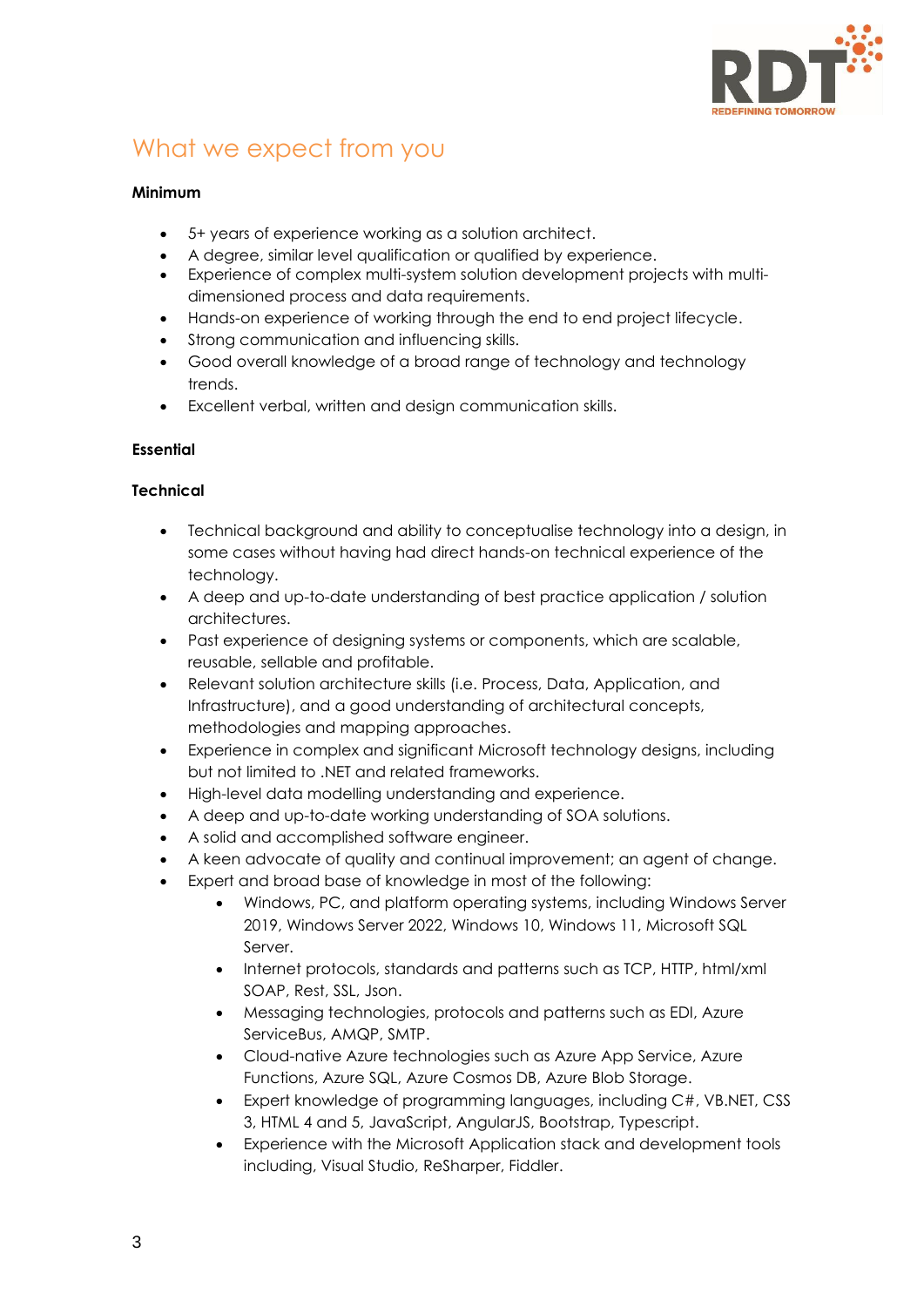

- Hands-on experience with developing web service API's, such as REST and WCF, including versioning, licensing and security.
- Experience in Microservice architectures, including but not limited to Service Fabric.
- Excellent RDBMA and SQL knowledge and experience.
- Document Databases, Search and Caching Technologies.
- Data factories and big data analytics.
- Highly-available architectures
- Mobile and cloud based solution design.

#### **General Skills**

- Affinity for change. The ability to identify opportunities and lead others through organisational and technology change.
- Ability to work with imperfect information in the environment of uncertainty whilst still maintaining high standard, evidenced designs and documentation.
- Strong risk management skills to manage architectural risk through the project lifecycle.
- Ability to multi-task to lead solution architecture on multiple projects.
- Good level of commercial awareness, the ability to understand client propositions and promote cost effective solutions.
- Ability to work to tight deadlines.
- Reliable, determined, highly motivated & proactive.
- Team player with the ability and tolerance to work with others. Communication is a key element of a successful Solution Architect.
- Can demonstrate innovative, dynamic and creative approach to problemsolving.
- Ability to work at all levels of design conceptually, logically and physically when required.
- Proactive and leading by example; hands on, involved in all tasks and taking on sprint backlog items when required.
- Good prioritisation skills.

#### **Business Acumen**

- Experience of stakeholder management at all levels; both internally and externally with excellent influencing skills.
- Demonstrate substantial experience in applying architecture principles to effect changes to a business and technical environments.
- Ability to grasp issues of a business nature and explain technical issues in business or technical language.
- Familiarity with, or ability to quickly grasp, the business drivers of our product strategy.
- Sound commercial approach to identifying solutions.
- A good understanding of the Insurance Industry would be a bonus but is not a pre-requisite.
- Ability to work with others to deliver continuous improvement.